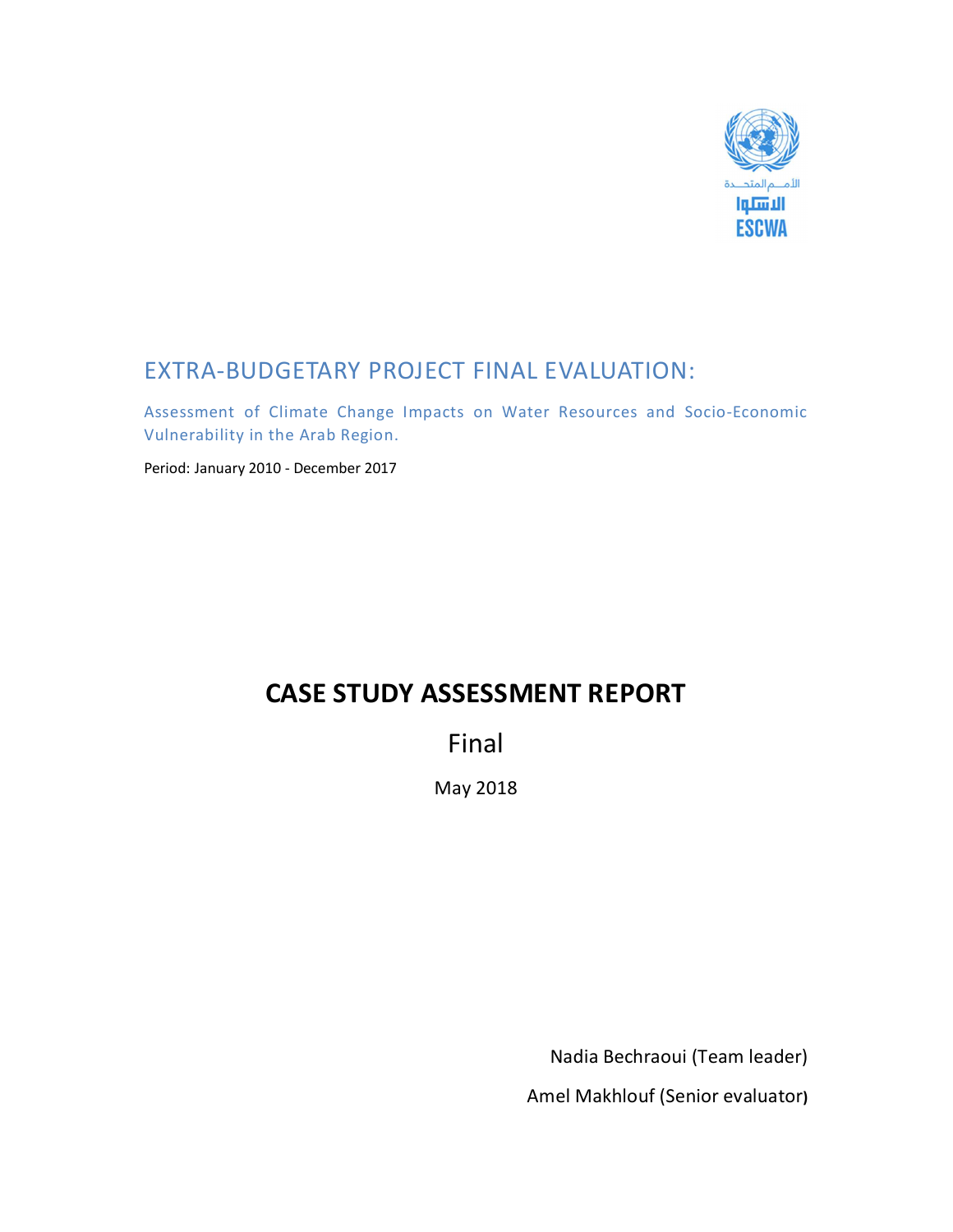### EXECUTIVE SUMMARY

The Regional Initiative for the Assessment of Climate Change Impacts on Water Resources and Socio-Economic Vulnerability in the Arab Region (RICCAR), with the Sida-funded project as its main component, was launched in 2010 upon the signature of an agreement between United Nations Economic and Social Commission for Western Asia (ESCWA), the main coordinator of the project, and the Swedish International Development Agency (Sida), the main financial partner. The RICCAR initiative set the overall framework and upscaled funding provided by Sida.

This evaluation, commissioned by ESCWA to an independent international evaluator focuses on the Sida-funded project as the main component of the RICCAR initiative. It covers the entire lifetime of the initiative, from January 2010 to December 2017, including the knowledge production, engagement of stakeholders, and partnerships and strategy (visioning and planning for policy influence).

The evaluation mainly assessed ESCWA's performance across the three DAC criteria of relevance, effectiveness and sustainability, based on a set of specific questions defined in the TORs intended to guide the evaluation exercise

The findings are based on an in-depth review of all the project literature, key informant interviews with 34 respondents (of which 11 were females), and the observation of two meetings. During the participation of the evaluator at the Expert Group Meeting on "Pursuing Improved Shared Water Resources Management within the Framework of Global and Regional Agreements" in Egypt, 29-30 November 2017, the evaluator organized face to face meetings and interviews about the initiative with several participants. Methods of analysis included a reconstructed theory of change to underline the project strategy to contribute to the transformational changes expected at various levels, ESCWA's contribution analysis to the project's objective, and the use of evaluation questions. The draft report was submitted to ESCWA for its review and feedback, and the comments received were incorporated in this final version.

#### **Conclusions**

The project is very well documented and provides numerous publications, reports and useful products of high quality in addition to e-tools released for the first time for the Arab region. The project is found to be highly relevant at the regional level. It falls in line with the 2030 Agenda for Sustainable Development and with ESCWA's mandate to address the issues of climate change and water which are of high priority for ESCWA's Subprogramme on integrated management of natural resources for sustainable development.

The project was highly effective, as on its completion date, it had achieved most of its expected outputs: a regional knowledge hub for climate and water resource information and modeling in the Arab region is available; awareness about climate change impacts on water resources in the Arab region has been raised; geo-spatial maps are available to help convey technical material in accessible and policy relevant formats; and project information and documentation are available in hard copy form as well as through electronic and web-based media.

The project's objective was satisfactorily achieved since a consultative and integrated methodological framework was established for the region to identify the socio-economic and environmental vulnerability caused by climate change impacts on water resources, including the analysis of extreme weather events. In accordance with expectations, the project provided the member States involved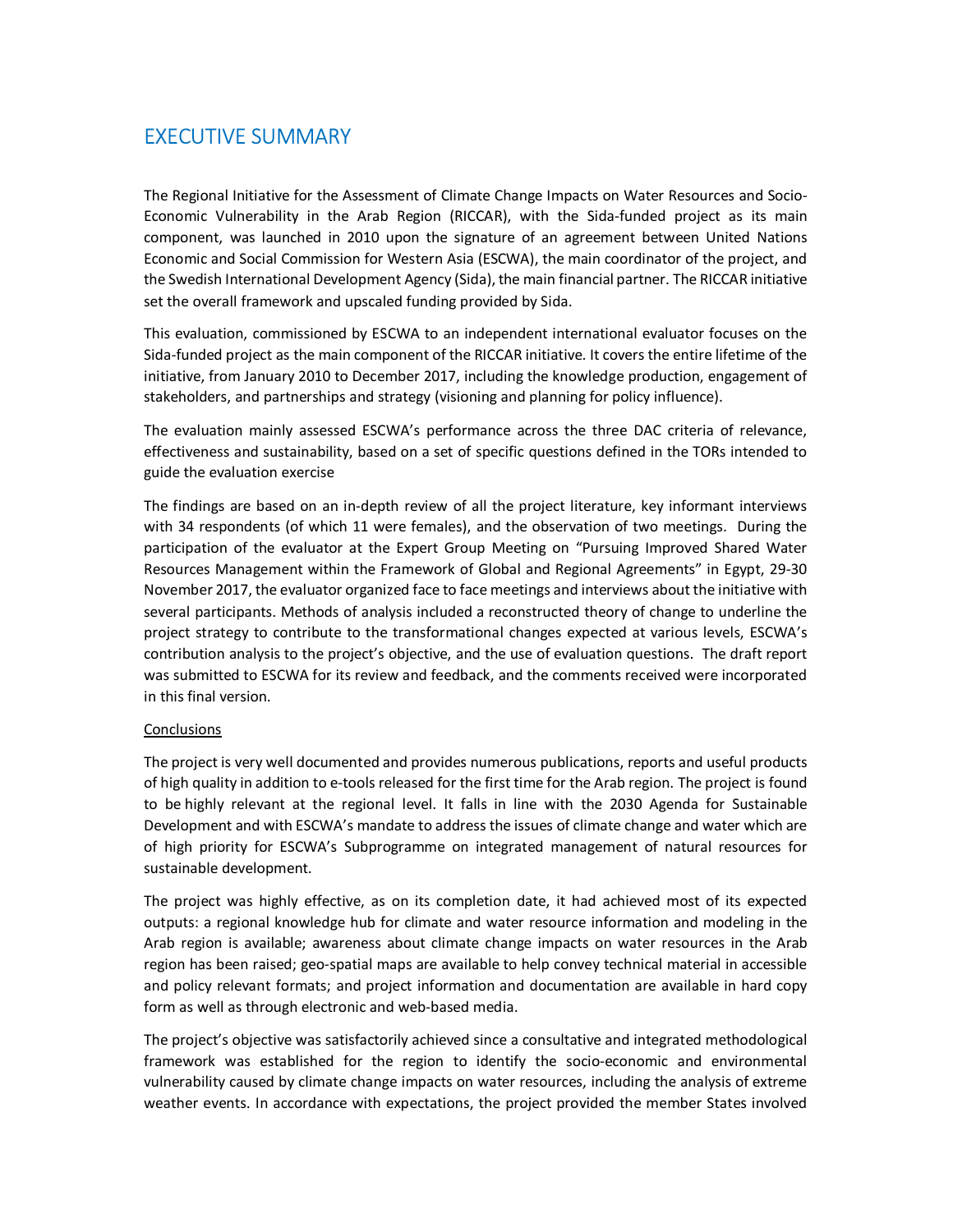with useful information and tools to improve the success rate of predictions and projections and the study of extreme weather events and climate-related disasters. The project provided a common platform to examine and address climate change impacts on the freshwater resources and their related sectors in the Arab region by serving as the basis for dialogue, setting priorities and formulating policies regarding the adaptation to climate change at the regional level. The initiative created a new synergy for exchange of experiences and views related to the impacts of climate change on water in the Arab region between ministries, specialized institutions such as meteorological institutions and so on, and created a suitable framework for the exchange of information and knowledge on water and climate change and related issues.

Member States do not have access to the platform yet. However, ESCWA provided datasets when requested by member States. As stated by the ESCWA project coordinator: "Egypt recently received the data on an external drive during a five-day workshop conducted by ESCWA and ACSAD at the Ministry's National Water Research Center/Water Research Institute in Cairo on 11-15 March 2018". In addition, discussions are currently taking place with FAO to make the necessary arrangements so that full access to the platform will be available soon. In order to pave the way for the future steps, the Arab Climate Outlook Forum (ArabCOF) met in September 2017 in Beirut and in February 2018 in Cairo and the Arab Permanent Committee on Meteorology (APCM) will be meeting in April 2018. A future agreement for Phase II of the Sida project is being planned by ESCWA and Sida.

Considering its long life-cycle, since it was initially launched in 2010, the project is found to be likely sustainable at this stage on condition that a new phase is launched to: 1) take advantage of the current momentum, 2) consolidate the results already achieved (provide operational access to the regional knowledge hub and ensure its regular updating, and empower the ArabCOF), and 3) conduct additional studies such as integrated assessments and analyses of climate change and extreme events at the regional, country, basin and sector levels, and capacity building and institutional boosting activities. The project is considered to be institutionally sustainable thanks to the good ownership of the regional initiative by the policymakers of the member States involved. A further sign of sustainability is the request, and resolution adopted by ESCWA member States in 2017, to establish an Arab Climate Change Policy Center at ESCWA.

The project played a significant role in producing knowledge and information about climate change impacts on water resources available in the Arab region. Its impact is rated likely if a new phase is put in place to consolidate its achievements and to make further progress.

Gender aspects were properly addressed to some extent in the technical reports and case studies. The integrated mapping methodology included equity factors in gender as an adaptive capacity indicator. Gender equality and climate change impacts, as well as the need for a gender sensitive approach, for gender-responsive budgeting and gender perspectives in respect of sensitive levels of climate indicators were also analyzed in the context of training manuals and training events, thus helping to raise awareness in the Arab region about the gender issue. The project document and the progress reports do not refer to issues related to gender.

#### Key recommendations**:**

At the strategic level:

1. ESCWA should implement and ensure that the common platform is operational and that member States have access to it. This will allow member States to start using available knowledge and information to build their individual strategies and policies. For this, the following issues need to be addressed: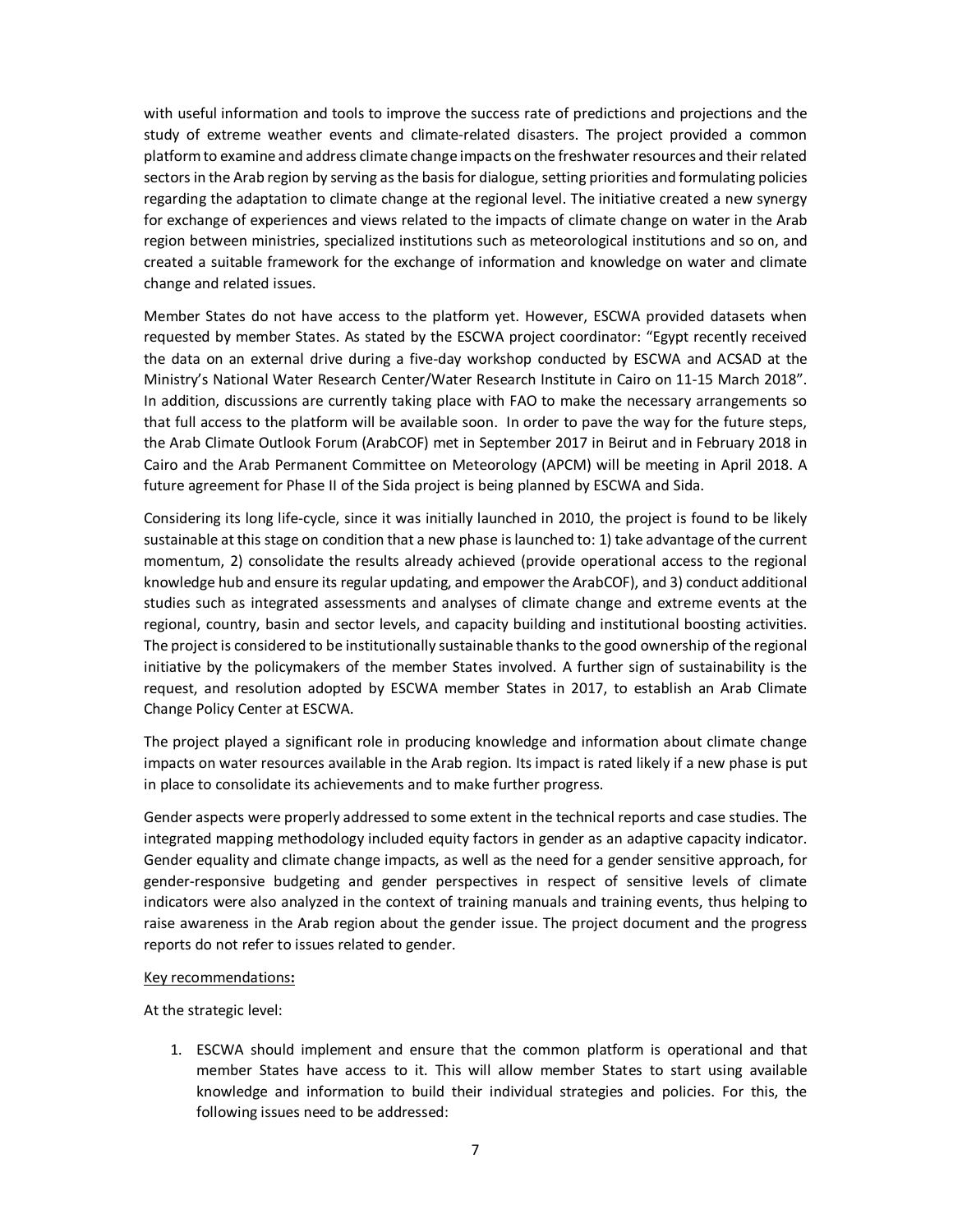- a. ESCWA should finalize and formalize the agreement with FAO for the full implementation of the platform. For this, it is important to involve member States to formalize agreements for their specific data use and the accessibility of the platform.
- b. ESCWA should prepare a strategy for accompanying member States and enhancing their preparedness and capacity to use and adapt the initiative's assessments, modeling, projections, results and tools for their national strategies and policies. The ESCWA coordinator pointed out that this will be part of Phase II. A proposal for the creation of a Climate Change Policy Centre was approved by member States in December 2017 and Phase II development is underway with an online consultation completed and face-to-face meetings scheduled for 30-31 May 2018.
- c. For Phase II of the project, ESCWA should launch a wide and deep consultation with member States to identify their needs and requests to be able to continue the implementation of the project at national levels including capacity building. According to the ESCWA coordinator, the Phase II consultation is expected to include focal points designated by the member States (Egypt and Jordan already designated their focal points)
- 2. ESCWA should consider alternative ways to assist member States to identify sustainable strategies and fundraising, and to mobilize support for government decision makers in order to replicate similar initiatives at the national level and in order to enact a suitable regulatory and legislative framework for climate change and water security.

#### At the operational level:

- 3. The project team should take on board the theory of change approach when designing future projects, in order to define clear and realistic expected outcomes, using better adapted SMART indicators (both outcome and performance indicators).
- 4. The project team should include a systematic strategy for monitoring and evaluation when designing future projects. The strategy should include:
	- a. Separate budget lines for monitoring and for evaluation
	- b. Setting up a M&E system and updating it at each project extension
	- c. Results-based monitoring with national counterparts to improve the project performance and better assess the real impact on the ground
- 5. Where relevant, the project team should put more emphasis on gender equality and human rights issues when designing, planning and implementing future projects. Operative budgets should be worked out and set for the assessment of specific data relating to gender equality and human rights outputs and analysis.